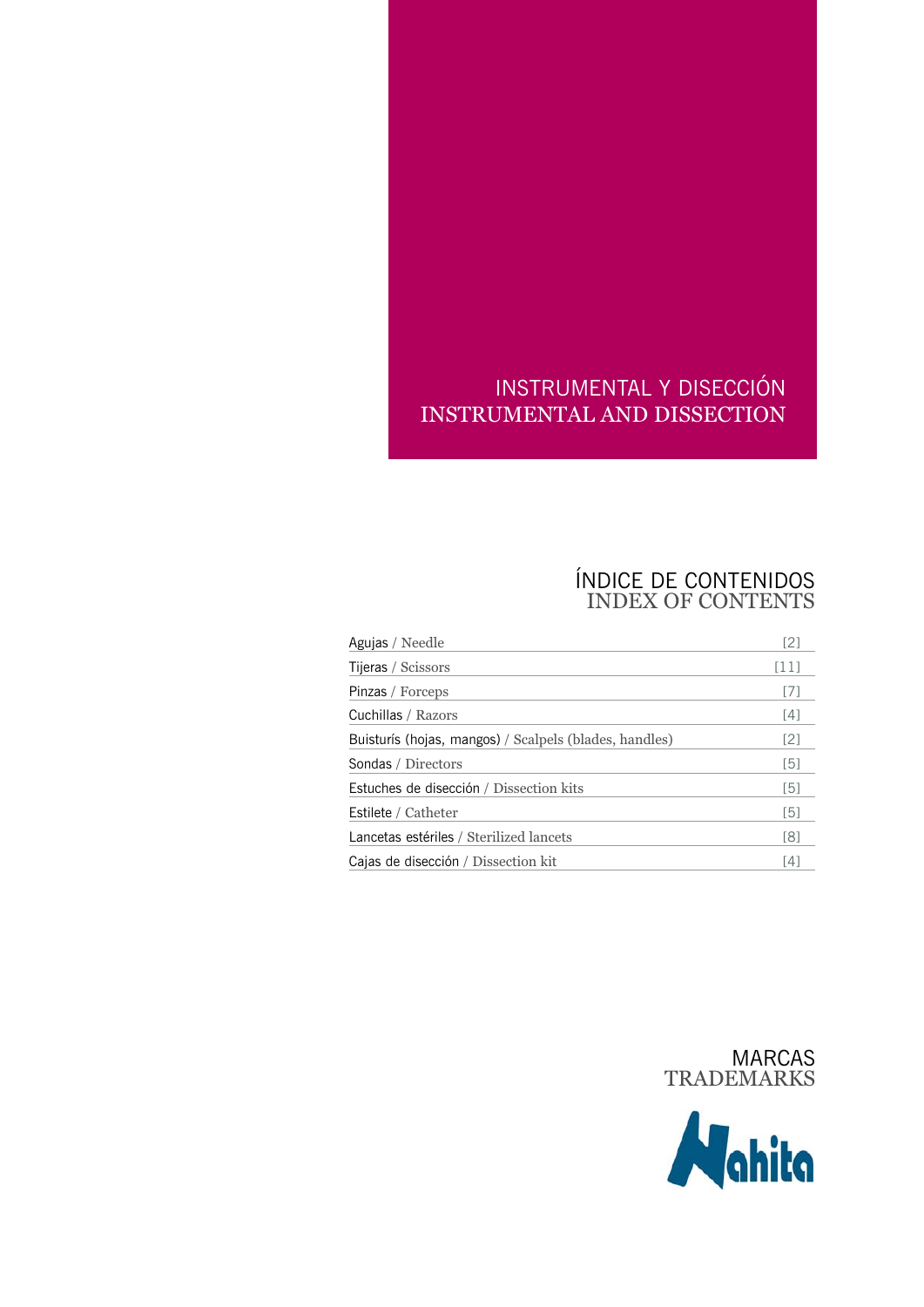# AGUJAS DE DISECCIÓN | DISSECTION NEEDLE, LANCEOLATE

#### Punta tipo lanceta | Lanceolate

- 1| Mango de plástico o metálico.
- 2| Aguja en acero inoxidable.

Referencia Longitud total MAngo

1| Metal handle or plastic handle 2| Stainless steel needle.

| Code       | Total length     | Handle                  |
|------------|------------------|-------------------------|
| 63232020   | $145 \text{ mm}$ | $ln\alpha$ . / $Inox$ . |
| 63232021 N | $135 \text{ mm}$ | Plástico / Plastic      |

Punta fina | Straight pin

1| Mango metálico.

 $\sim$ 

2| Aguja en acero inoxidable



Aguja histológica curva | Histologic needle, curved tip NOVEDAD / NEW

1| Mango metálico

2| Aguja en acero inoxidable

$$
\underbrace{\hspace{2.5cm}}
$$

| 1 Metal handle.                       |  |
|---------------------------------------|--|
| المستحدث المستحدث والمتكملات والمراجع |  |

2| Stainless steel needle.

| Referencia<br>Code | Longitud total<br>Total length |
|--------------------|--------------------------------|
| 63232010           | $145 \text{ mm}$               |
| 63232011           | $145 \text{ mm}$               |

1| Metal handle.

2| Stainless steel needle.

| Referencia | Longitud total |
|------------|----------------|
| Code       | Total length   |
| 63232030   | 140 mm         |

#### HOJAS DE BISTURÍ | SCALPEL BLADES

1| Fabricadas en acero al carbono y extremadamente afiladas, requieren una mínima presión para realizar un corte preciso.

2| En cajas de 100 unidades, totalmente estériles y empaquetadas individualmente.

10 11 15 20 21 22 23 24

- 1| Carbon steel blade and extremely sharp, require a minimum pressure to make a precise cut
- 2| Box of 100 units, sterile and individually packed

| Referencia | Número | $N^{\circ}$ mango |
|------------|--------|-------------------|
| Code       | Number | Handle n°         |
| 61205100   | 10     | 3                 |
| 61205110   | 11     | 3                 |
| 61205150   | 15     | 3                 |
| 61205200   | 20     | 4                 |
| 61205210   | 21     | 4                 |
| 61205220   | 22     | 4                 |
| 61205230   | 23     | 4                 |
| 61205240   | 24     |                   |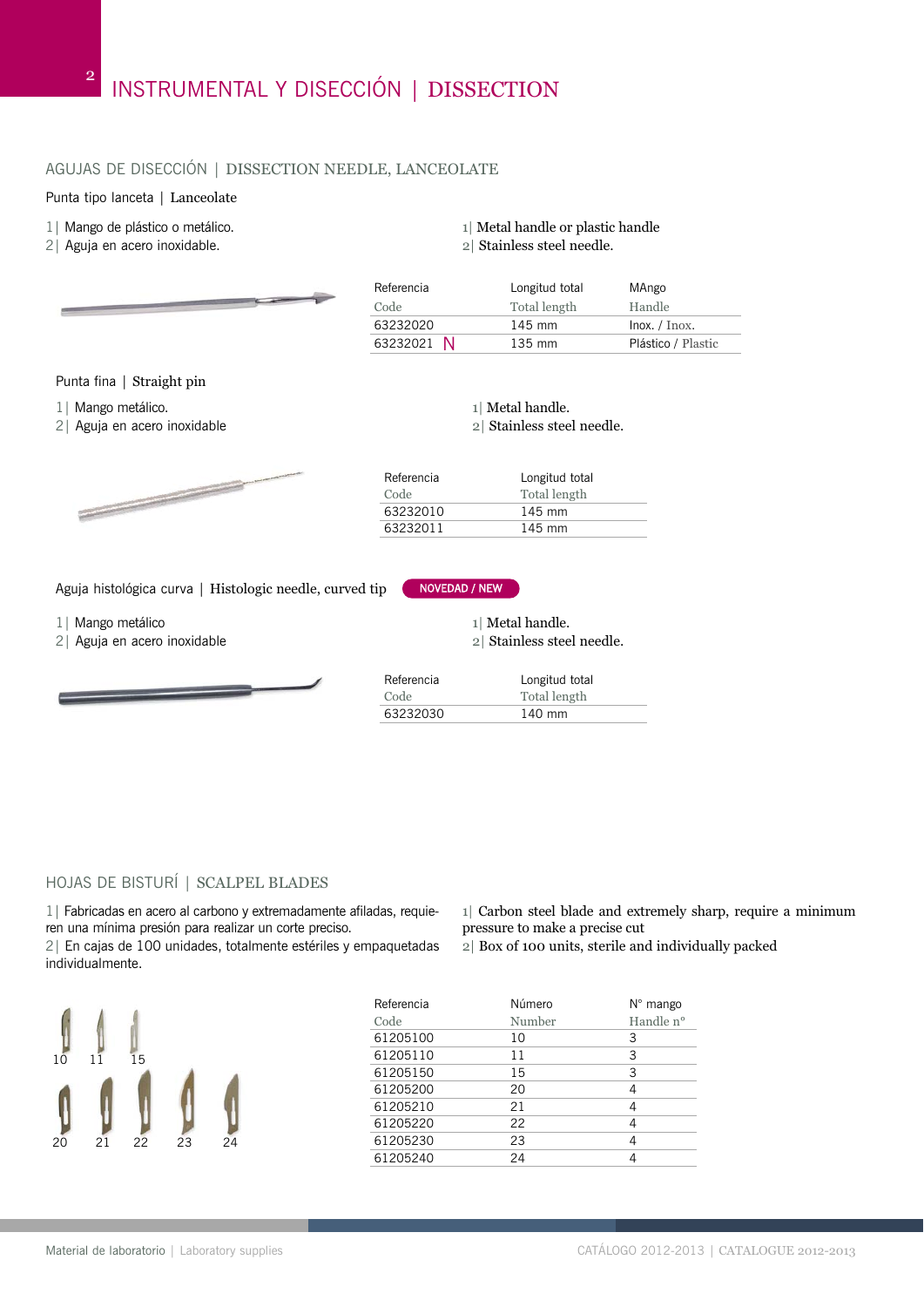1| Complete scalpel with plastic handle and carbon steel blade

2| Box of 10 units, steriles and individually packed

# BISTURÍS DESECHABLES | DISPOSABLE SCALPELS

1| Pieza completa, con cuchilla dea cero al carbono y mango de plástico.

2| Se suministra en cajas de 10 unidades, totalmente estériles y empaquetadas individualmente.



| Referencia | Número | Longitud |
|------------|--------|----------|
| Code       | Number | Length   |
| 61204100   | 10     | 135 mm   |
| 61204110   | 11     | 135 mm   |
| 61204150   | 15     | 135 mm   |
| 61204200   | 20     | 160 mm   |
| 61204210   | 21     | 160 mm   |
| 61204220   | 22     | 160 mm   |
| 61204230   | 23     | 160 mm   |
| 61204240   | 24     | 160 mm   |

#### BISTURI CUCHILLA FIJA | SCALPEL

- 1| En acero inoxidable.
- 2| Hoja de 40 mm de longitud.



1| En acier inox.

2| Length of blade : 40 mm.

| <b>NOVEDAD / NEW</b> |                |
|----------------------|----------------|
| Referencia           | Longitud total |
| Code                 | Total length   |
| 61206040             | 154 mm         |

#### MANGO DE BISTURÍ N°3 | SCALPEL HANDLE N°3



| 1   En acero inoxidable. |
|--------------------------|
|--------------------------|

1| Stainless steel.

| Referencia | Longitud total   | Número                   |
|------------|------------------|--------------------------|
| Code       | Total length     | Number                   |
| 61203003   | $124 \text{ mm}$ | ⊋                        |
| 61203013   | $200 \text{ mm}$ | $3$ , largo / $3$ , long |

#### MANGO DE BISTURÍ N°4 | SCALPEL HANDLE N°4

#### 1| En acero inoxidable



| Referencia | Longitud total | Número               |
|------------|----------------|----------------------|
| Code       | Total length   | Number               |
| 61203004   | 138 mm         |                      |
| 61203014   | $220$ mm       | 4, largo $/$ 4, long |

1| Stainless steel.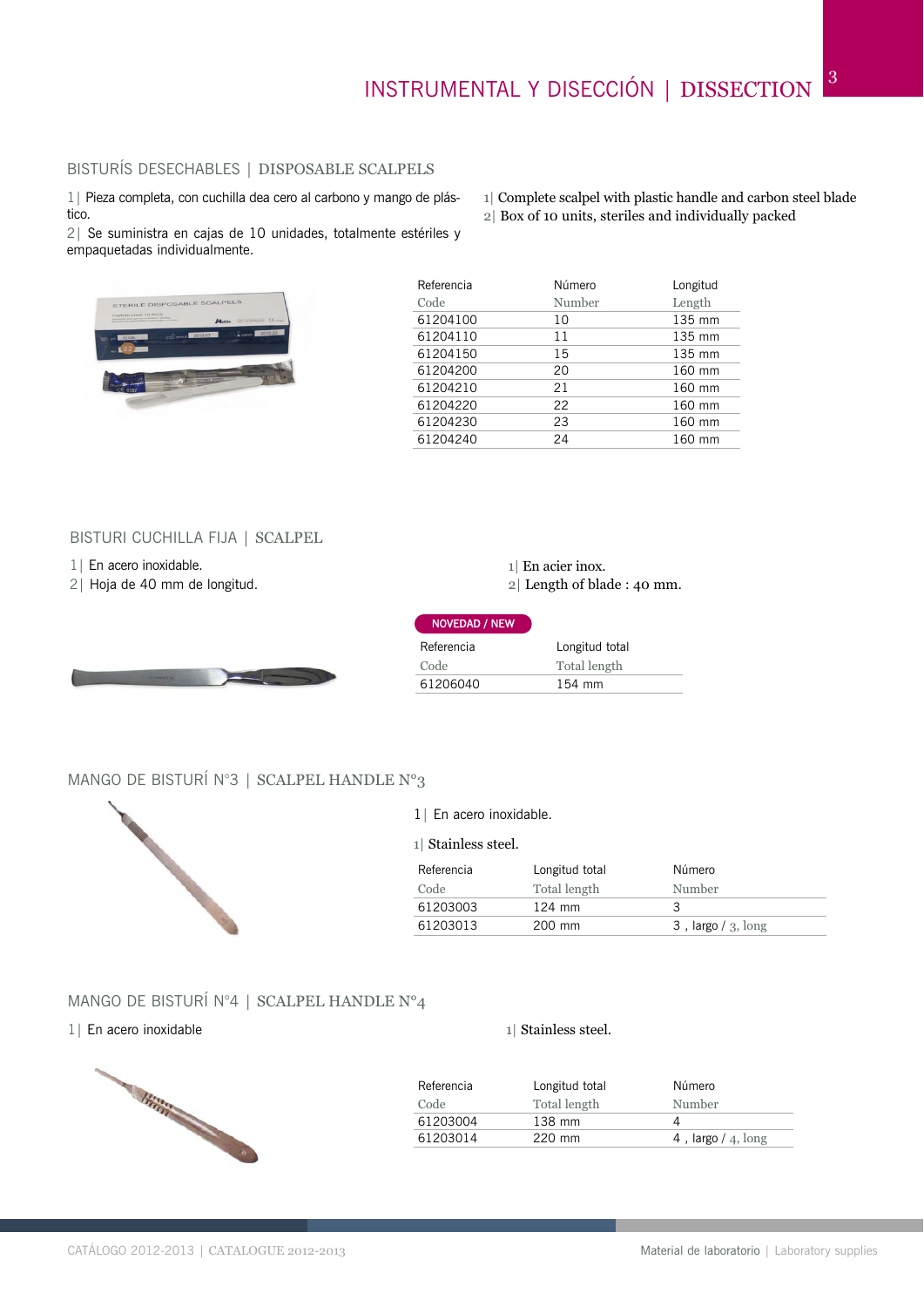#### LANCETAS | LANCETS

1| Desechables, de uso único para la toma de sangre capilar.

2| Fabricadas en acero inoxidable, presentan la punta fina para una penetración sin dolor.

3| Se suministran en cajas de 200 unidades totalmente estériles, empaquetadas individualmente y listas para su utilización.

1| Single-use disposable lancets for capillary blood taking.

2| Made of stainless steel, they have a thin tip for penetration without pain.

3| Supplied in boxes of 200 totally sterile, individually packed and ready-to-use.





NOVEDAD / NEW

#### CAJA DE DISECCIÓN DE ACERO INOXIDABLE | STAINLESS STEEL DISSECTION KIT, STERILIZABLE

- 1| Esterilizable.
- 2| Se suministra sin instrumentos
- 1| Sterilizable.
- 2| Supplied without instruments



| Referencia | Longitud | Ancho | Alto   |
|------------|----------|-------|--------|
| Code       | Length   | Width | Height |
| 61112000   | 170 mm   | 70 mm | 30 mm  |

#### CUCHILLA HISTOLOGICA PLEGABLE | PLIABLE RAZOR

- 1| Cuchilla en acero inoxidable.
- 2| Mango en plástico negro.



#### 1| Stainless steel blade.

2| Black plastic handle.

1| Stainless steel blade. 2| Stainless steel handle.

Referencia Longitud cuchilla Code Blade length 90501902 110 mm

#### CUCHILLA HISTOLOGICA PLEGABLE | PLIABLE RAZOR

- 1| Cuchilla en acero inoxidable.
- 2| Mango en acero inoxidable.



#### NOVEDAD / NEW

NOVEDAD / NEW

| Referencia | Longitud cuchilla |
|------------|-------------------|
| Code       | Blade length      |
| 90501903   | $110 \text{ mm}$  |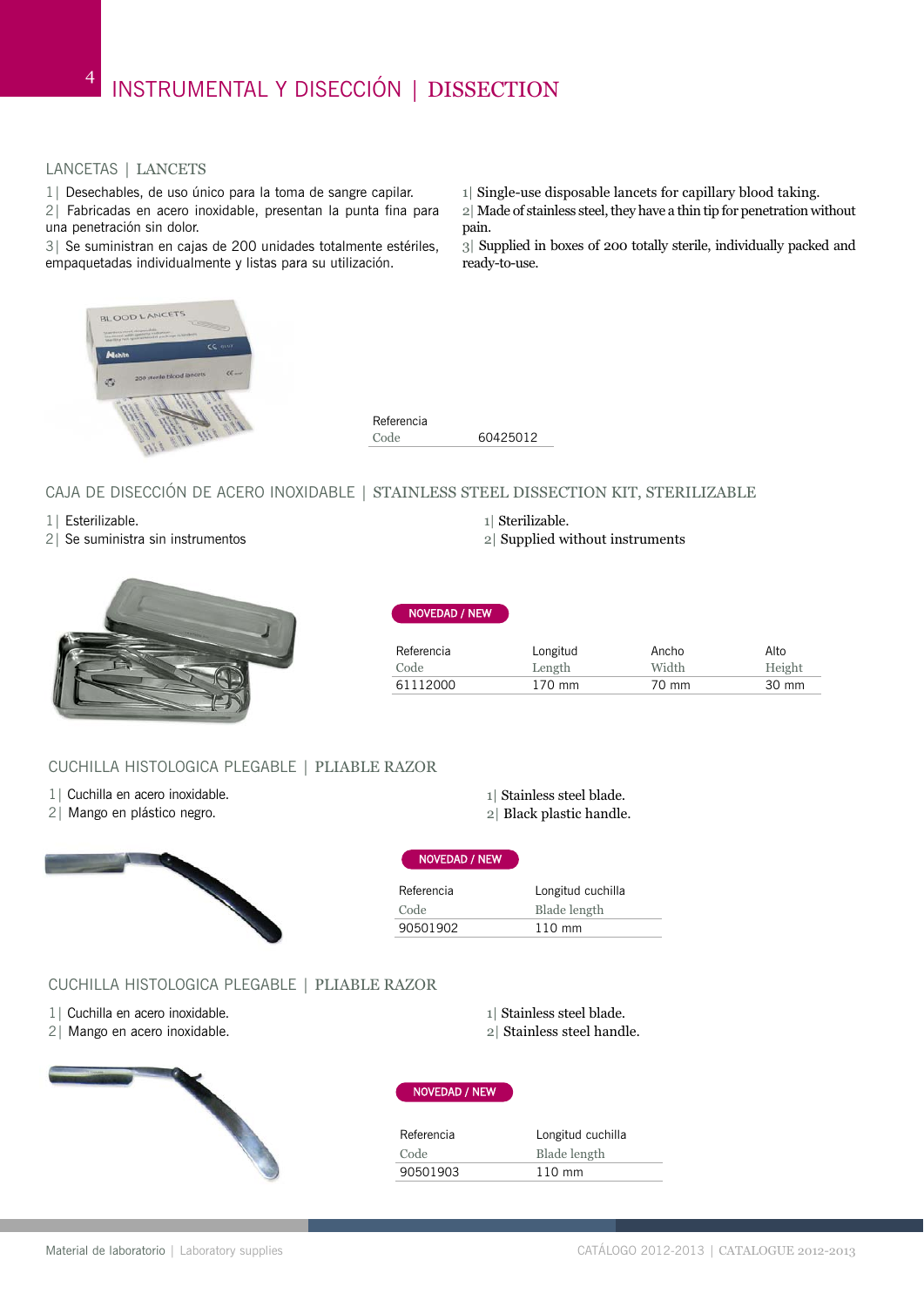#### ESTILETE | KNOB DIRECTOR PROBE

| 1   En acero inoxidable |  |  |
|-------------------------|--|--|
|                         |  |  |
|                         |  |  |

| $1$ En acier inox. |  |
|--------------------|--|
|--------------------|--|

| Referencia | Longitud total |
|------------|----------------|
|            | Total length   |
| 61123114   | 140 mm         |
|            |                |

#### SONDA ACANALADA | DIRECTOR WITHOUT TIP

1| En acero inoxidable.

1| En acier inox.



| Referencia | Longitud total |
|------------|----------------|
| Code       | Total length   |
| 61132114   | 140 mm         |

# ESTUCHES DE DISEECIÓN VACÍOS | DISSECTION KIT WITH SNAP

- 1| Cierre tipo botón a presión.
- 2| Para 3, 6 ó 12 piezas
- 3| Se suministra sin instrumentos.

1| With snap.

NOVEDAD / NEW

- 2| For 3, 6 or 12 pcs.
- 3| Supplied without instruments



| Referencia | Longitud | Anchura | Para   |
|------------|----------|---------|--------|
| Code       | Length   | Width   | For    |
| 61111003   | 160 mm   | 90 mm   | 3 pcs  |
| 61111006   | 180 mm   | 100 mm  | 6 pcs  |
| 61111012   | 168 mm   | 105 mm  | 12 pcs |
|            |          |         |        |

# ESTUCHE DE DISECCIÓN | CLASSICAL DISSECTION KIT

- 1 | Color rojo, con cremallera.
- 2| Para 10 piezas
- 3| Se suministra sin instrumentos



| Longitud total |
|----------------|
| Total length   |
| 280 mm         |
|                |

2| For 10 pcs.

1| Red colour, with zipper.

3| Supplied without instruments.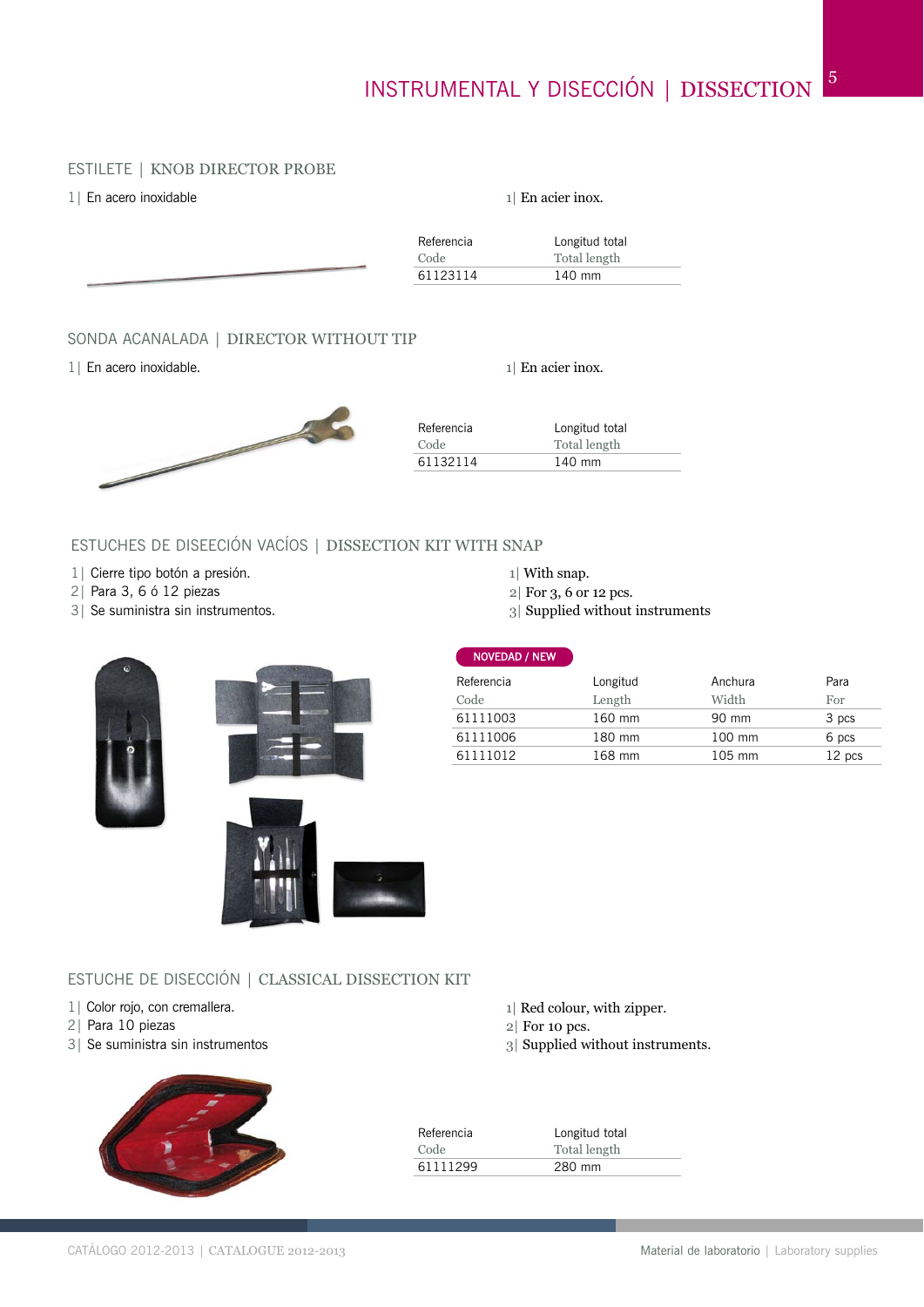# ESTUCHE DISECCIÓN, 9 PIEZAS | DISSECTING KIT, 9 PIECES



| Referencia / Code 61111200 |                                                                           |
|----------------------------|---------------------------------------------------------------------------|
| Contenido / Content:       |                                                                           |
| Referencia                 | Descripción                                                               |
| Code                       | Description                                                               |
| 61123114                   | 1 estilete, 140 mm $/$ 1 catheter, 140 mm                                 |
| 61132114                   | 1 sonda acanalada, 140 mm / 1 grooved probe, 140 mm                       |
| 61394014                   | 1 porta agujas, 140 mm / 1 needle holder, 140 mm                          |
| 61203003                   | 1 mango de bisturí $N^{\circ}$ 3, 125 mm / 1 scalpel handle no. 3, 125 mm |
| 61203004                   | 1 mango de bisturí $N^{\circ}$ 4, 140 mm / 1 scalpel handle no. 4, 140 mm |
| 62112234                   | 1 tijera curva Aguda-Roma, 140 mm                                         |
|                            | 1 curved scissors, sharp-blunt, 140 mm                                    |
| 62112134                   | 1 tijera recta Aguda-Roma, 140 mm                                         |
|                            | 1 straight scissors, sharp-blunt, 140 mm                                  |
| 61302314                   | 1 pinza con 1:2 dientes, 140 mm                                           |
|                            | 1 dissecting forceps with 1:2 teeth, 140 mm                               |
| 61302014                   | 1 pinza sin dientes, 140 mm                                               |
|                            | 1 dissecting forceps without teeth, 140 mm                                |
| 61111299                   | 1 estuche vacío / 1 empty case                                            |

# ESTUCHE DISECCIÓN, 15 PIEZAS | DISSECTING KIT, 15 PIECES



| Referencia / Code    | 61111210                                                                 |
|----------------------|--------------------------------------------------------------------------|
| Contenido / Content: |                                                                          |
| Referencia           | Descripción                                                              |
| Code                 | Description                                                              |
| 62151114             | 1 tijera Mayo rectas, 140 mm / 1 Mayo scissors, straight, 140 mm         |
| 62151214             | 1 tijera Mayo curvas, 140 mm / 1 Mayo scissors, curved, 140 mm           |
| 61341114             | 1 pinza hemostáticas curvas, 140 mm                                      |
|                      | 1 haemostatic forceps, curved, 140 mm                                    |
| 61341014             | 1 pinza hemostáticas rectas, 140 mm                                      |
|                      | 1 haemostatic forceps, staright, 140 mm                                  |
| 61341012             | 1 pinzas hemostáticas Mosquito rectas, 120 mm                            |
|                      | 1 mosquito haemostatic forceps, straight, 120 mm                         |
| 63232011             | 1 aguja disección fina (metal), 145 mm                                   |
|                      | 1 dissecting pin, thin (metal) 145 mm                                    |
| 61123114             | 1 estilete, $140 \text{ mm} / 1$ catheter, $140 \text{ mm}$              |
| 61132114             | 1 sonda acanalada, 140 mm / 1 grooved probe, 140 mm                      |
| 61394014             | 1 porta agujas, 140 mm / 1 needle holder, 140 mm                         |
| 61203003             | 1 mango de bisturí Nº 3, 125 mm / 1 scalpel handle no. 3, 125 mm         |
| 61203004             | 1 mango de bisturí $N^{\circ}$ 4, 140 mm / 1 scalpel handle no.4, 140 mm |
| 62112234             | 1 tijera curva Aguda-Roma, 140 mm                                        |
|                      | 1 curved scissors, sharp-blunt, 140 mm                                   |
| 62112134             | 1 tijera recta Aguda-Roma, 140 mm                                        |
|                      | 1 straight scissors, sharp-blunt, 140 mm                                 |
| 61302314             | 1 pinza con 1:2 dientes, 140 mm                                          |
|                      | 1 dissecting forceps with 1:2 teeth, 140 mm                              |
| 61302014             | 1 pinza sin dientes, 140 mm                                              |
|                      | 1 dissecting forceps without teeth, 140 mm                               |
| 61111219             | 1 estuche vacío / 1 empty case                                           |
|                      |                                                                          |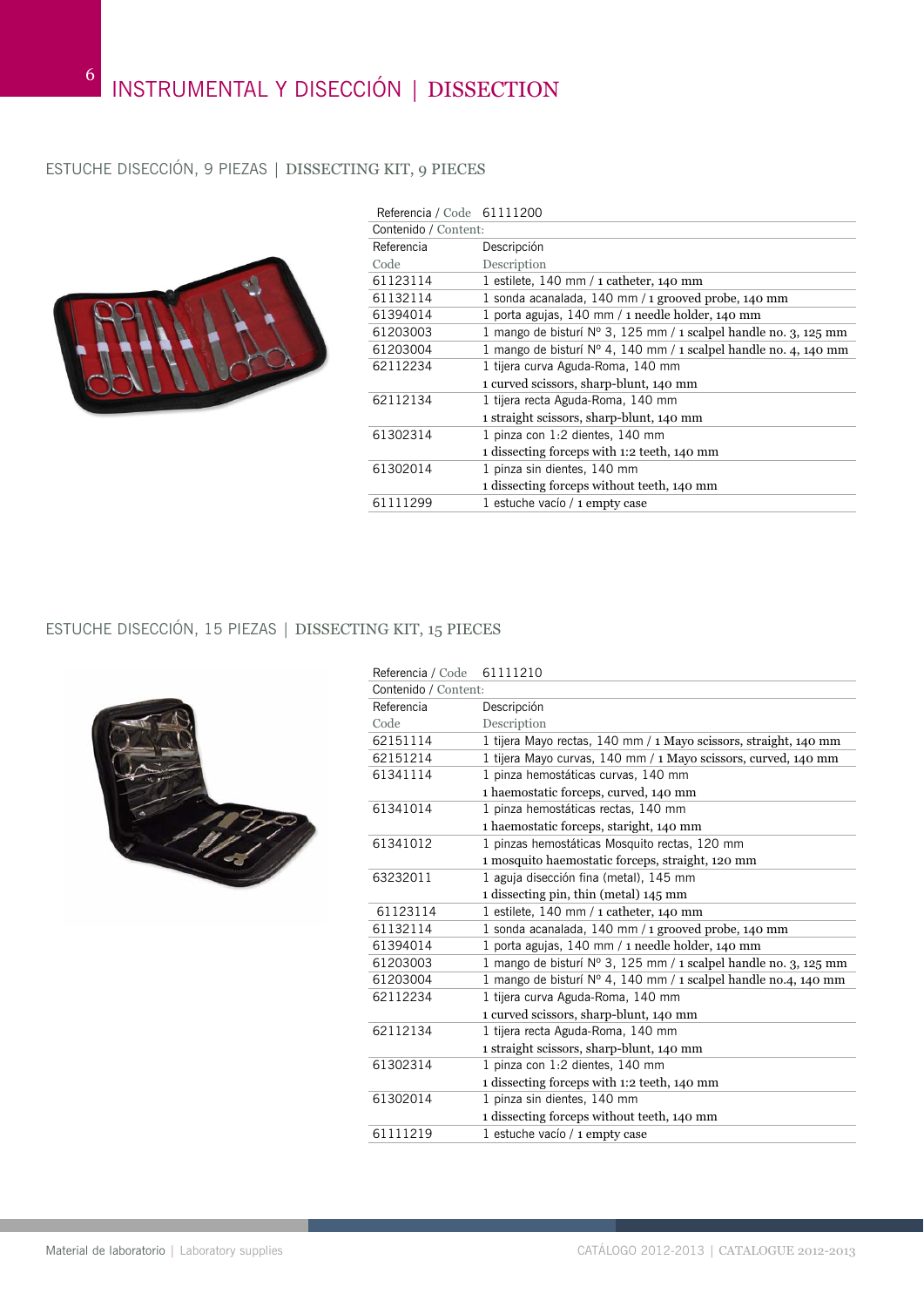#### PINZA "ADSON" | FORCEPS "ADSON

|  | 1   En acero inoxidable |
|--|-------------------------|
|  |                         |



Referencia Longitud total Code Total length 61324120 120 mm

1| Stainless steel.

#### PINZA DE DISECCIÓN PUNTA FINA Y ESTRIADA | DISSECTING FORCEPS WITH STRAIGHT AND STRIATED TIP

1| Punta aguda.

2| En acero inoxidable.



#### 1| pointed. 2| Stainless steel.

| Longitud total |
|----------------|
| Length         |
| $125$ mm       |
| 140 mm         |
|                |

#### PINZAS DE DISECCIÓN | DISSECTING FORCEPS

Pinzas de disección sin dientes | Dissecting forceps without teeth

Con punta recta y estriada para facilitar la sujeción del tejido.

With straight and striated tip to facilitate tissue holding.



| Referencia | Longitud         |
|------------|------------------|
| Code       | Length           |
| 61302016   | $160 \text{ mm}$ |
| 61302020   | 200 mm           |

#### Pinzas de disección con 1:2 dientes | Dissecting forceps with 1:2 teeth

1| En lugar de estriación en la punta, presentan un solo diente en

su extremo, que encaja en los dientes del lado contrario.

2| Habitualmente utilizadas para asir gasas, también proporcionan un firme sostén en los tejidos duros y en la piel.

1| Instead of a striated tip, they present a single tooth on one side of the tip that fits into the teeth of the opposite side. 2| Usually used to hold gauzes, they also can be used to firmly hold hard tissues and skin.



| Referencia | Longitud |
|------------|----------|
| Code       | Length   |
| 61302316   | 160 mm   |
| 61302320   | 200 mm   |
|            |          |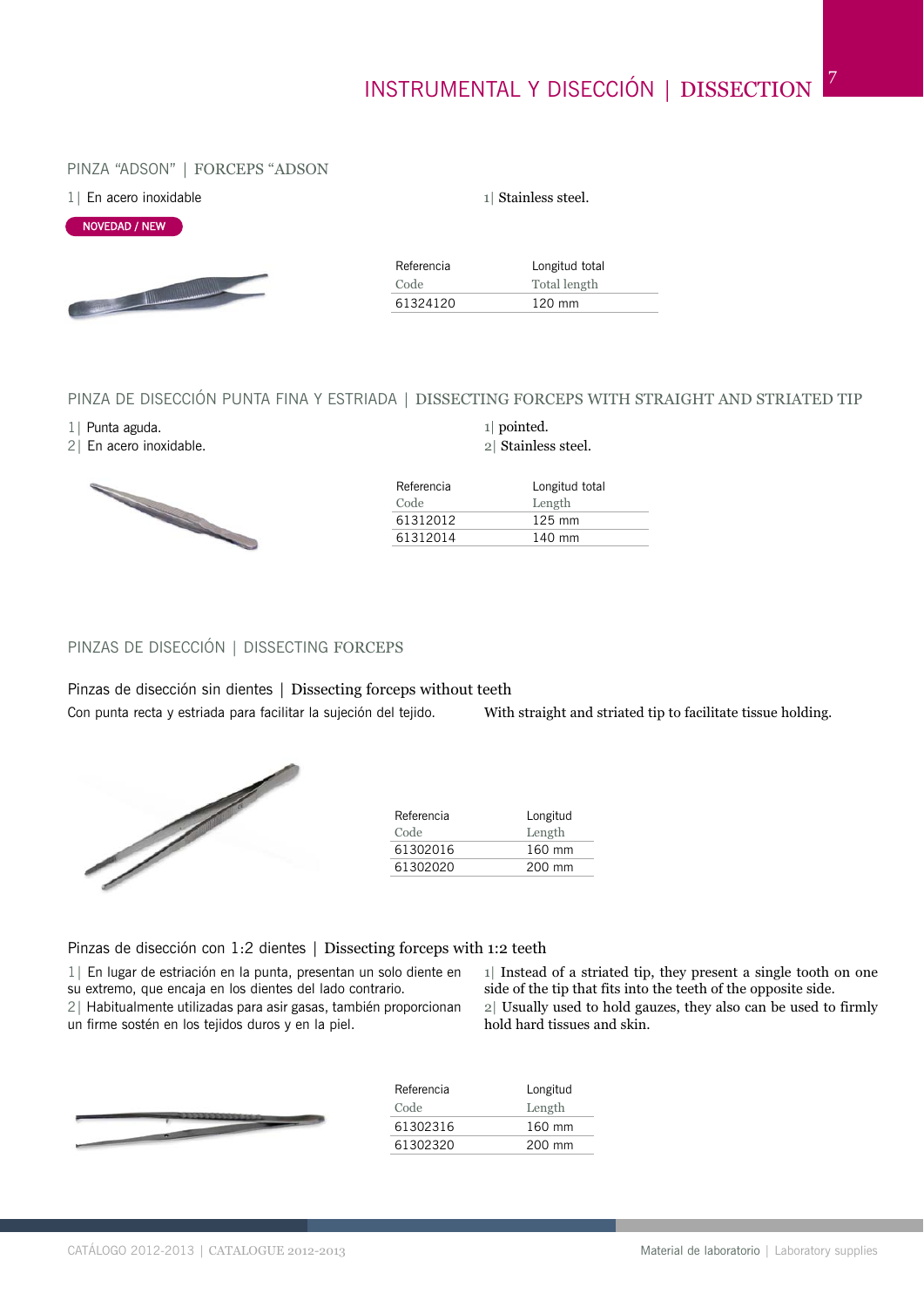# PINZAS CON DIENTES| FORCEPS WITH CLAWS

#### 1| En acero inoxidable 1| Stainless steel.



| <b>NOVEDAD / NEW</b> |                  |                |
|----------------------|------------------|----------------|
| Referencia           | Longitud total   | <b>Dientes</b> |
| Code                 | Total length     | Claws          |
| 61302310             | $115 \text{ mm}$ | 1:2            |
| 61302314             | 140 mm           | 1:2            |
| 61302513             | 130 mm           | 2:3            |
| 61302514             | 145 mm           | 2:3            |
|                      |                  |                |

### PINZAS HEMOSTÁTICAS | HAEMOSTATIC FORCEPS

1| Presentan un engranaje con dientes gracias al cual la pinza se mantiene fija sin necesidad de apretar, una vez cerrada. Cumplida su función se sueltan con igual facilidad.

1| They present a mechanism with teeth thanks to which they kept fixed once the forceps are closed. Once operation is finished they can be released easily.



| Referencia | Modelo                                | Longitud         |
|------------|---------------------------------------|------------------|
| Code       | Model                                 | Length           |
| 61341012   | Mosquito, rectas / Mosquito, straight | $120 \text{ mm}$ |
| 61341014   | Rectas / Straight                     | 140 mm           |

#### PINZAS CON DIENTES| FORCEPS WITH CLAWS

#### 1| En acero inoxidable 1| Stainless steel.



#### PINZAS FUERTES | FORCEPS STRONG

- 1| Con punta recta.
- 2| En acero inoxidable.



#### NOVEDAD / NEW

| Referencia | Longitud total   | Dientes |
|------------|------------------|---------|
| Code       | Total length     | Claws   |
| 61302310   | $115 \text{ mm}$ | 1:2     |
| 61302314   | 140 mm           | 1.2     |
| 61302513   | 130 mm           | 2:3     |
| 61302514   | 145 mm           | 2:3     |
|            |                  |         |

#### 1| Blunt ends. 2| Stainless steel.

| Referencia | Longitud total |
|------------|----------------|
| Code       | Total length   |
| 61302014   | 140 mm         |
| 61302025   | 255 mm         |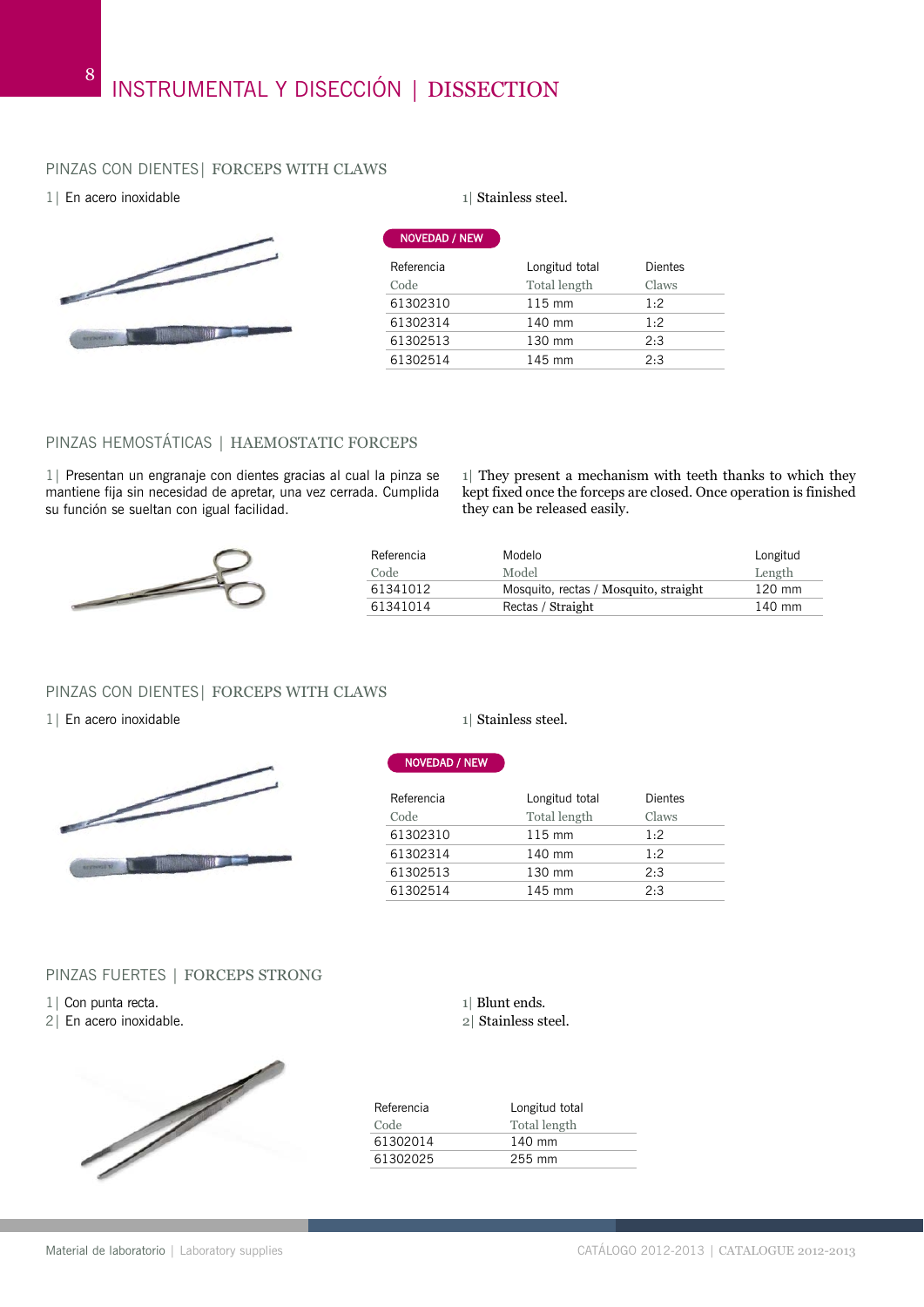# INSTRUMENTAL Y DISECCIÓN | DISSECTION<sup>9</sup>

# PINZA "FEILCHENFELD" | FORCEPS "FEILCHENFELD" SHAPE

1| En acero inoxidable.  $\Box$  1| Stainless steel.



| Longitud total |
|----------------|
| Length         |
| 90 mm          |
| $151$ mm       |
|                |

## PINZAS "KOCHER" CON DIENTES | FORCEPS "KOCHER" WITH CLAWS

1| En acero inoxidable. 1| Stainless steel.



| Referencia | Longitud total |
|------------|----------------|
| Code       | Total length   |
| 61342016   | 140 mm         |

NOVEDAD / NEW

#### PINZA "LONDON COLLEGE" | FORCEPS "LONDON COLLEGE"

1| Punta curva.

2| En acero inoxible.



1| Curved points

2| Stainless steel.

| Referencia | Longitud total   |               |
|------------|------------------|---------------|
| Code       | Length           |               |
| 61332110   | $115 \text{ mm}$ | NOVEDAD / NEW |
| 61332140   | $151$ mm         |               |

#### PINZA "ROCHESTER-PEAN" | FORCEPS "ROCHESTER-PEAN"

1| En acero inoxidable 1| Stainless steel.



#### NOVEDAD / NEW

| Referencia | Longitud total |
|------------|----------------|
| Code       | Total length   |
| 61343016   | 160 mm         |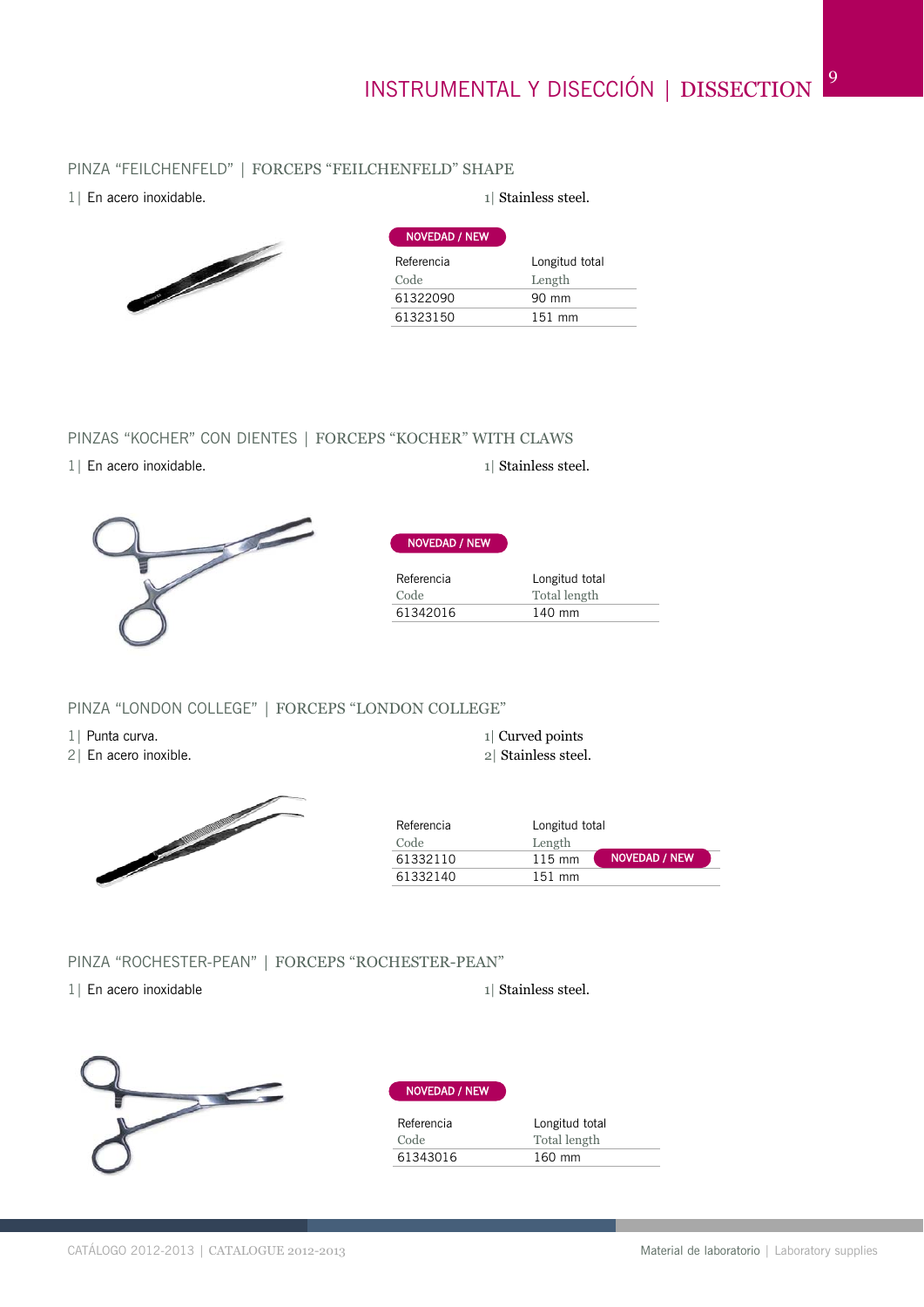#### PINZA PARA INSECTOS | CLAMP FOR INSECT

1| En acero inoxidable 1| Stainless steel.

10



| <b>NOVEDAD / NEW</b> |                  |
|----------------------|------------------|
| Referencia           | Longitud total   |
| Code                 | Total length     |
| 61325100             | $100 \text{ mm}$ |
|                      |                  |

#### PINZA PUNTA CURVA | FORCEPS FOR WATCHMAKER

1| En acero inoxidable. 2022 22:33 and 22:34 and 22:34 and 23:34 and 23:34 and 23:34 and 23:34 and 23:34 and 23:34 and 23:34 and 23:34 and 23:34 and 23:34 and 23:34 and 23:34 and 23:34 and 23:34 and 23:34 and 23:34 and 23:



| Referencia | Longitud total   |
|------------|------------------|
| Code       | Total length     |
| 61370030   | $110 \text{ mm}$ |
|            |                  |

#### PINZA TIPO "DUMONT" | FORCEPS "DUMONT" SHAPE

1| Puntas finas.

2| En acero inoxidable.



| Referencia | Longitud total   |
|------------|------------------|
| Code       | Total length     |
| 61321110   | $113 \text{ mm}$ |

1| Fine points. 2| Stainless steel.

#### PORTA AGUJAS | NEEDLE HOLDERS

- 1| Utilizadas para asir y sostener agujas quirúrgicas curvas.
- 2| Presentan ramas cortas y firmes.
- 3| El tamaño del porta agujas debe ir acorde al tamaño de la aguja. Para ello disponemos de 2 modelos:
	- Baumgartner, para agujas finas.
		- Mayo-Hegar, para agujas gruesas.
- 1| Used for taking and holding curved surgical needles.
- 2| They present short and strong branches.
- 3| The size of the needle holder must be in accordance with the needle size. For this purpose, 2 models are available:
	- Baumgartner, for thin needles.
	- Mayo-Hegar, for thick needles.



| Referencia<br>Code | Modelo<br>Model | Longitud<br>Length |
|--------------------|-----------------|--------------------|
| 61394014           | Baumgartner     | 140 mm             |
| 61394414           | Mayo-Hegar      | 140 mm             |
|                    |                 |                    |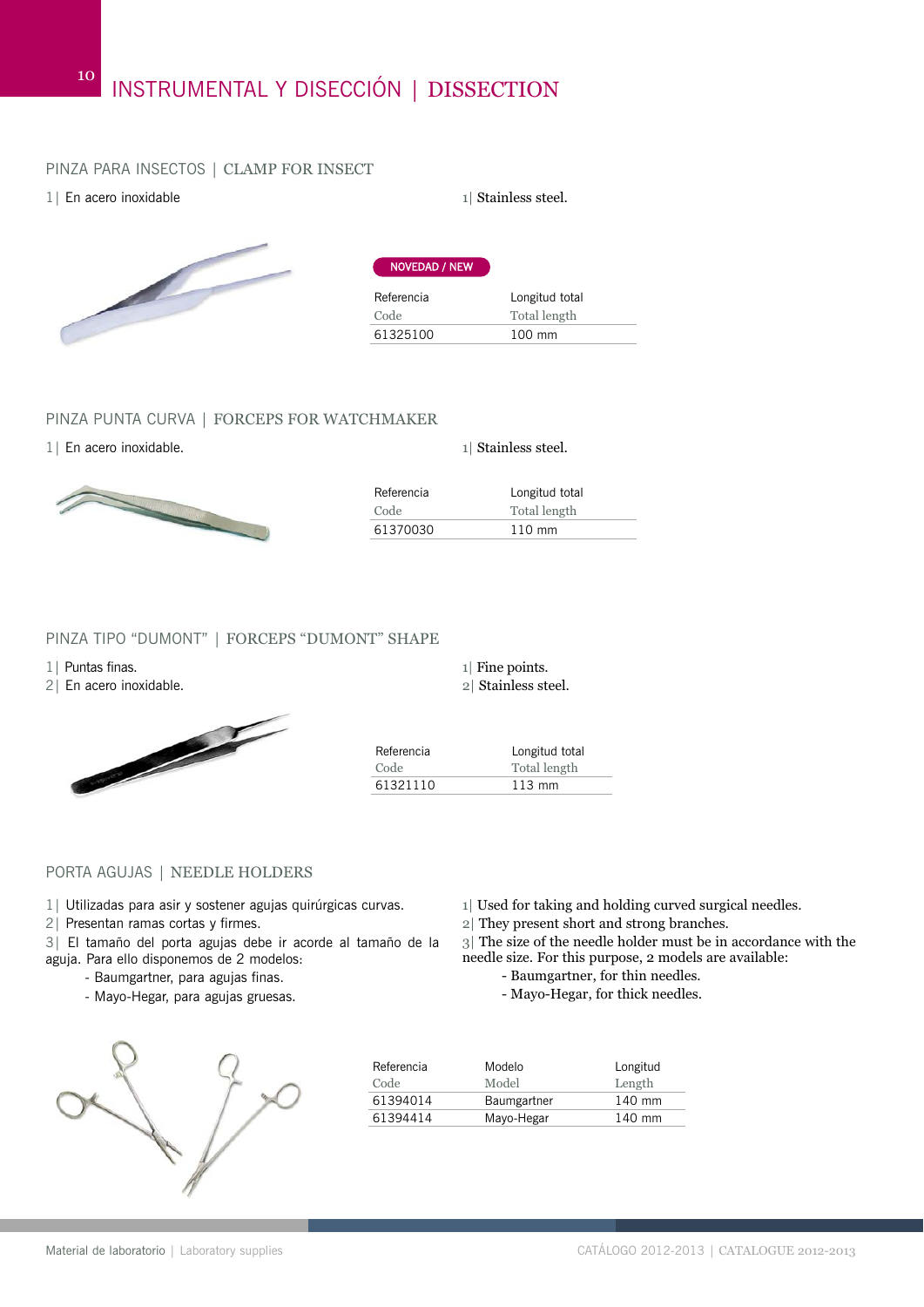11

# PINZAS ESPECIALES | SPECIAL FORCEPS



| Referencia<br>Code | Descripción<br>Description                                | Longitud<br>Length |
|--------------------|-----------------------------------------------------------|--------------------|
| 61370020           | Puntas planas y anchas (pico pato)<br>Plain and wide tips | $120$ mm           |
| 61370040           | Efecto muelle / Spring effect                             | $120 \text{ mm}$   |

#### TIJERAS FUERTES | SCISSORS

- 1| Con una punta afilada, la otra redondeada; aguda-roma
- 2| En acero inoxidable.



2| Stainless steel.



| Referencia | Longitud total   |
|------------|------------------|
| Code       | Length           |
| 62112134   | $145 \text{ mm}$ |

# TIJERAS FINAS | SCISSORS

- 1| Puntas finas; aguda-aguda
- 2| En acero inoxidable.



|  |  | 1 Fine points; sharp-sharp |  |  |  |
|--|--|----------------------------|--|--|--|
|  |  |                            |  |  |  |

2| Stainless steel.

| Referencia | Longitud total   |
|------------|------------------|
| Code       | Total length     |
| 62112112   | $125 \text{ mm}$ |
| 62112114   | 140 mm           |
|            |                  |

#### TIJERA PUNTAS REDONDAS| SCISSORS

- 1| Puntas redondas; roma-roma.
- 2| En acero inoxidable.



| 1 Blunt ends; blunt-blunt. |
|----------------------------|
| 2 Stainless steel.         |

| Referencia | Longitud total |
|------------|----------------|
| Code       | Total length   |
| 62112154   | 140 mm         |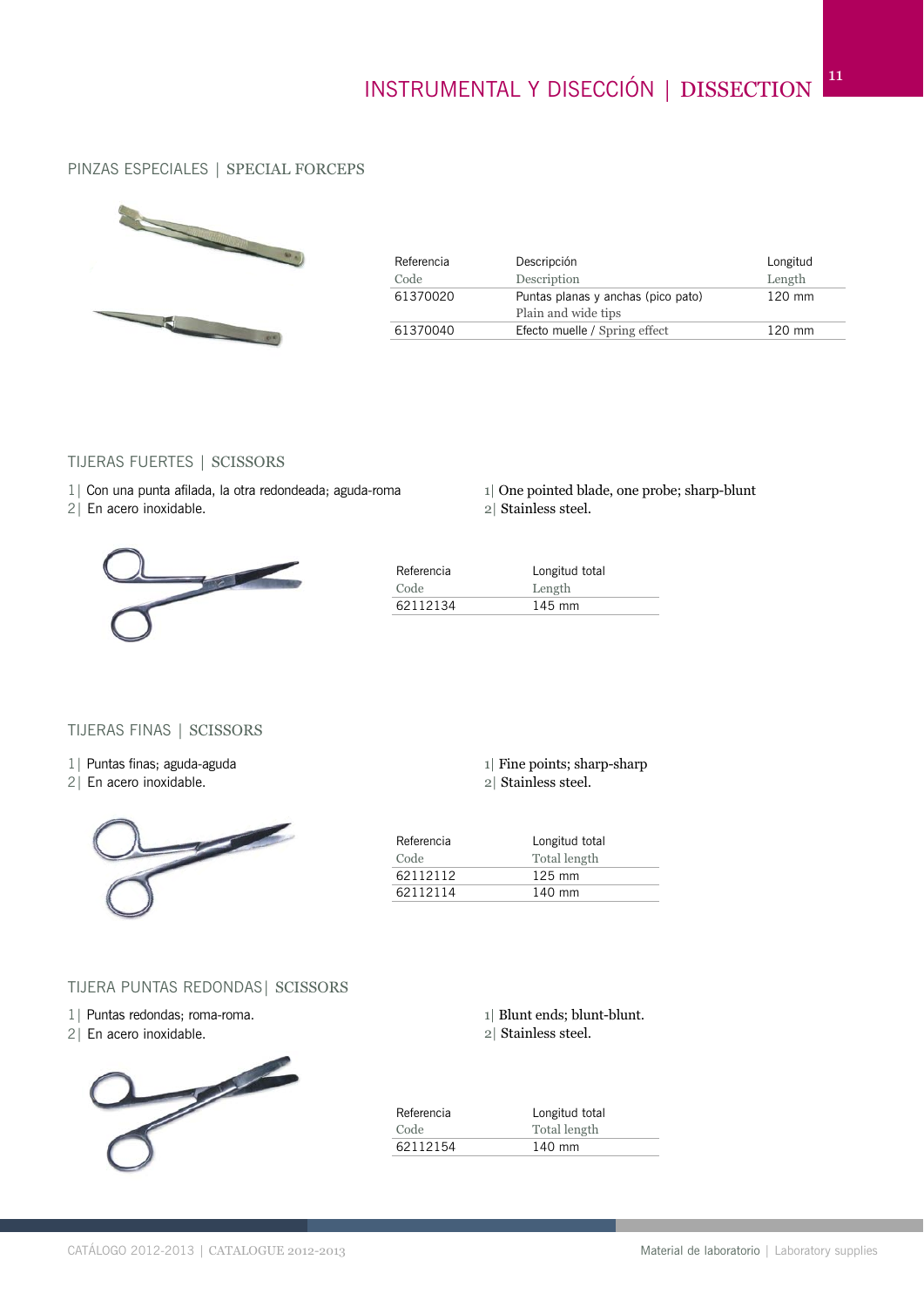#### TIJERA PARA BENDAJES | SCISSORS FOR BANDAGE LISTE

| 1   En acero inoxidable. |                      |
|--------------------------|----------------------|
|                          | <b>NOVEDAD / NEW</b> |

| )\ |  |  |  |
|----|--|--|--|
| и  |  |  |  |
|    |  |  |  |
| Л  |  |  |  |
|    |  |  |  |

#### TIJERAS IRIS | SCISSORS IRIS

1| En acero inoxidable 1| Stainless steel.

12



NOVEDAD / NEW

| Referencia | Longitud total   |
|------------|------------------|
| Code       | Total length     |
| 62131111   | $110 \text{ mm}$ |

#### TIJERAS "METZENBAUM" | SCISSORS "METZENBAUM"

1| En acero inoxidable 1| Stainless steel.



Referencia Longitud total NOVEDAD / NEW

| Code     | Total length |  |
|----------|--------------|--|
| 62141114 | 140 mm       |  |

# TIJERAS DE TUGNSTENO | SCISSORS TUNGSTEN



| Longitud total | Modelo                    |
|----------------|---------------------------|
| Length         | <b>Type</b>               |
| 130 mm         | Aguda-aguda / sharp-sharp |
| 130 mm         | Aguda-roma / sharp-blunt  |
| 110 mm         | lris / iris               |
| 140 mm         | Metzenbaum / Metzenbaum   |
|                |                           |

# MICRO TIJERA "NOYE" | MICRO SCISSORS "NOYE"

- 1| 2 puntos.
- 2| En acero inoxidable



| $1 2$ points.      |
|--------------------|
| 2 Stainless steel. |

#### NOVEDAD / NEW

| Referencia | Longitud total   |
|------------|------------------|
| Code       | Total length     |
| 62101111   | $115 \text{ mm}$ |



 $1$ | Stainless steel.

Referencia Longitud total Code Total length 62121114 140 mm